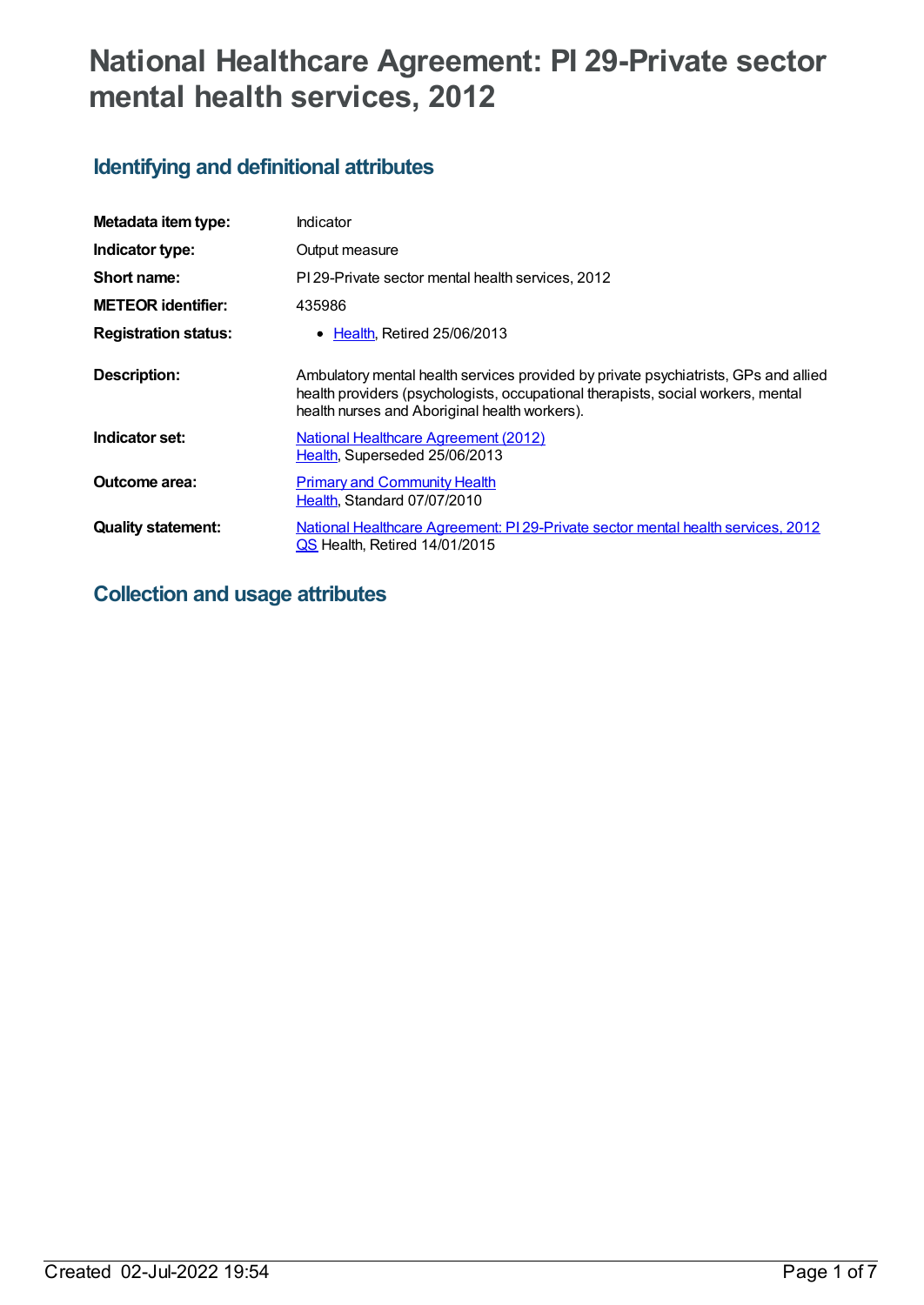#### Medicare Benefits Schedule (MBS)

Inclusive of all mental-health related Medicare Benefits Schedule (MBS) items and includes some ambulatory-equivalent admitted patient mental health service contacts.

Consultant psychiatrist services include MBS items 134, 136,138, 140, 142, 289,291, 293, 296, 297, 299, 300, 302, 304,306, 308, 310, 312, 314, 316, 318, 319, 320, 322, 324, 326, 328, 330, 332, 334, 336, 338, 342, 344, 346, 348, 350, 352, 353, 355, 356, 357, 358, 359, 361, 364, 366, 367, 369, 370, 855, 857, 858, 861, 864, 866, 14224.

GP and other services include MBS items 170, 171, 172, 2574, 2575, 2577, 2578, 2704, 2705, 2707, 2708, 2710, 2712, 2713, 2721, 2723, 2725, 2727. Also includes Item 2702, with effect from 1 January 2010.

Clinical psychologist services include MBS items 80000, 80005, 80010, 80015, 80020.

Other allied health services include MBS items 10956, 10968, 80100, 80105, 80110, 80115, 80120, 80125, 80130, 80135, 80140, 80145, 80150, 80155, 80160, 80165, 80170, 81325, 81355, 82000, 82015.

Medicare Benefits Scheme data presented by Indigenous status are adjusted for under-identification in the Medicare Australia Voluntary Indigenous Identifier (VII) database.

Analysis by state and territory, remoteness and SEIFA Index of Relative Socioeconomic Disadvantage (IRSD) is based on the postcode of residence of person as recorded in Medicare Australia's database at the date the last service was recieved in the reference period.

#### Department of Veterans' Affairs (DVA)

Inclusive of all mental-health related Medicare Benefits Schedule (MBS) items and additional DVA items and includes some ambulatory-equivalent admitted patient mental health service contacts.

Consultant psychiatrist services include MBS items 134, 136,138,140,142, 289, 291, 293, 296, 297, 299, 300, 302, 304, 306, 308, 310, 312, 314, 316, 318, 319, 320, 322, 324, 326, 328, 330, 332, 334, 336, 338, 342, 344, 346, 348, 350, 352, 353, 355, 356, 357, 358, 359, 361, 364, 366, 367, 369, 370, 855, 857, 858, 861, 864, 866, 14224

GP and other services include MBS items 170, 171, 172, 2702, 2710, 2712, 2713, 2721, 2723, 2725, 2727.

Clinical psychologist services include MBS items 80000, 80005, 80010, 80015, 80020 and DVA items US01, US02, US03, US04, US05, US06, US07, US08, US50, US51, US99.

Other allied health services include MBS items 10956, 10968, 80100, 80105, 80110, 80115, 80120, 80125, 80130, 80135, 80140, 80145, 80150, 80155, 80160, 80165, 80170, 81325, 81355 , 82000, 82015 and DVA items CL20, CL25, CL30, US11, US12, US13, US14, US15, US16, US17, US18, US21, US22, US23, US24, US25, US26, US27, US31, US32, US33, US34, US35, US36, US37, US52, US53, US96, US97, US98.

Analysis by state and territory, remoteness and SEIFA Index of Relative Socioeconomic Disadvantage (IRSD) is based on the residence of person as recorded by Medicare Australia at the date the last service was received in the reference period.

Presented per 1,000 population.

**Computation:** 1,000 × (Numerator ÷ Denominator)

Medicare Benefits Scheme and Department of Veterans' Affairs data combined.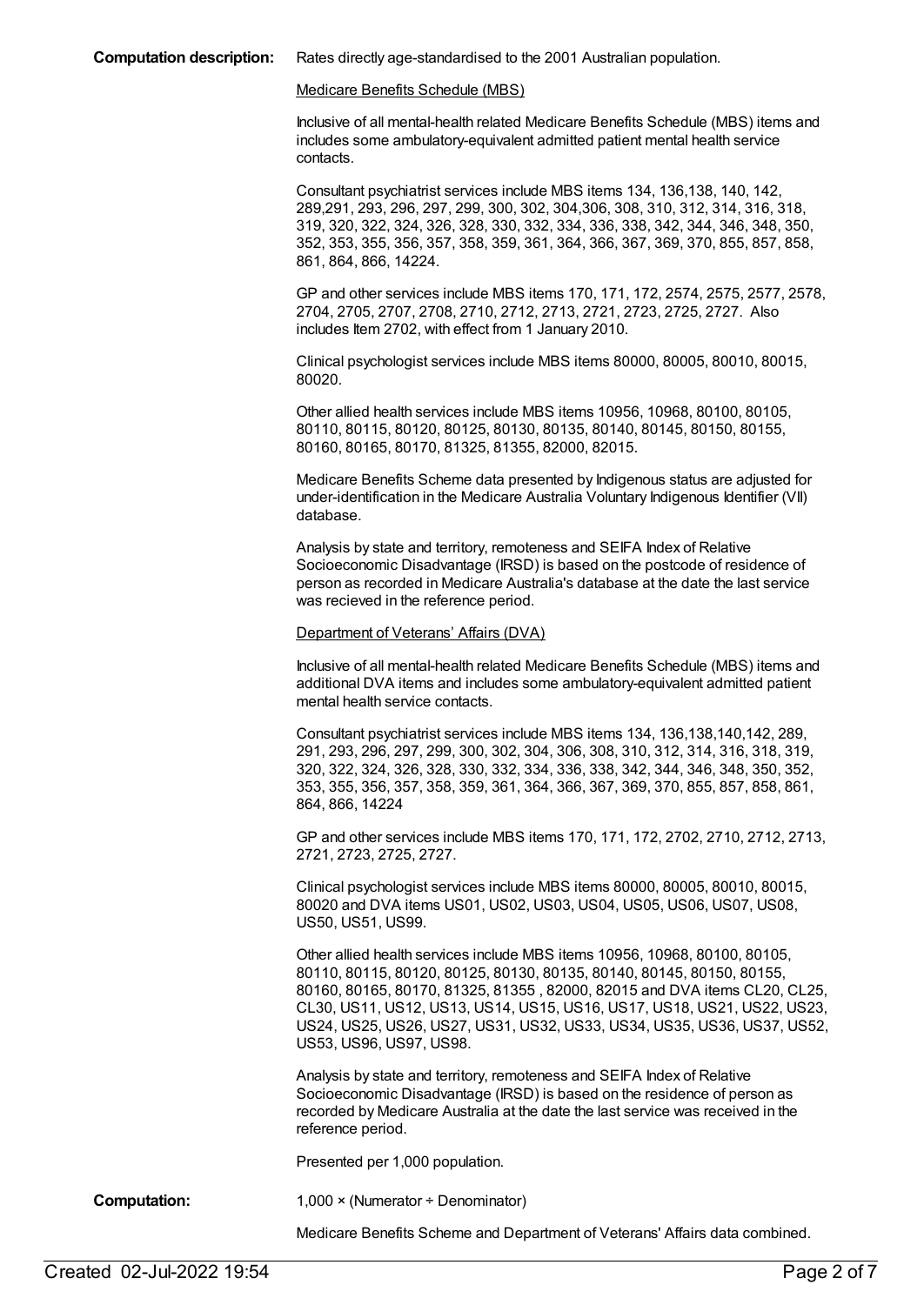| <b>Numerator:</b>        | Number of ambulatory mental health service contacts provided by private<br>psychiatrists, general practitioners, clinical psychologists and other allied health<br>providers (including registered psychologists, occupational therapists, social<br>workers, mental health nurses and Aboriginal health workers) claimed through the<br>Medicare Benefits Scheme or Department of Veterans' Affairs (DVA). |
|--------------------------|-------------------------------------------------------------------------------------------------------------------------------------------------------------------------------------------------------------------------------------------------------------------------------------------------------------------------------------------------------------------------------------------------------------|
| Numerator data elements: | Data Element / Data Set-                                                                                                                                                                                                                                                                                                                                                                                    |
|                          | Data Element                                                                                                                                                                                                                                                                                                                                                                                                |
|                          | MBS item number                                                                                                                                                                                                                                                                                                                                                                                             |
|                          | Data Source                                                                                                                                                                                                                                                                                                                                                                                                 |
|                          | Medicare (MBS) data                                                                                                                                                                                                                                                                                                                                                                                         |
|                          | Guide for use                                                                                                                                                                                                                                                                                                                                                                                               |
|                          | Data source type: Administrative by-product data<br>Used to identify mental health services                                                                                                                                                                                                                                                                                                                 |
|                          | Data Element / Data Set-                                                                                                                                                                                                                                                                                                                                                                                    |
|                          | Data Element                                                                                                                                                                                                                                                                                                                                                                                                |
|                          | Service contact—service contact date                                                                                                                                                                                                                                                                                                                                                                        |
|                          | Data Source                                                                                                                                                                                                                                                                                                                                                                                                 |
|                          | Medicare (MBS) data                                                                                                                                                                                                                                                                                                                                                                                         |
|                          | Guide for use                                                                                                                                                                                                                                                                                                                                                                                               |
|                          | Data source type: Administrative by-product data                                                                                                                                                                                                                                                                                                                                                            |
| Denominator:             | Total population                                                                                                                                                                                                                                                                                                                                                                                            |
| Denominator data         | Data Element / Data Set-                                                                                                                                                                                                                                                                                                                                                                                    |
| elements:                | Data Element                                                                                                                                                                                                                                                                                                                                                                                                |
|                          | Person-estimated resident population of Australia                                                                                                                                                                                                                                                                                                                                                           |
|                          | Data Source                                                                                                                                                                                                                                                                                                                                                                                                 |
|                          | ABS Estimated resident population (total population)                                                                                                                                                                                                                                                                                                                                                        |
|                          | Guide for use                                                                                                                                                                                                                                                                                                                                                                                               |
|                          | Data source type: Census-based plus administrative by-product data                                                                                                                                                                                                                                                                                                                                          |
|                          | Data Element / Data Set-                                                                                                                                                                                                                                                                                                                                                                                    |
|                          | Data Element                                                                                                                                                                                                                                                                                                                                                                                                |
|                          | Person-estimated resident population of Australia                                                                                                                                                                                                                                                                                                                                                           |
|                          | Data Source                                                                                                                                                                                                                                                                                                                                                                                                 |
|                          | ABS Indigenous experimental estimates and projections (2001 Census-<br>based)                                                                                                                                                                                                                                                                                                                               |
|                          | Guide for use                                                                                                                                                                                                                                                                                                                                                                                               |
|                          | Data source type: Census-based plus administrative by-product data                                                                                                                                                                                                                                                                                                                                          |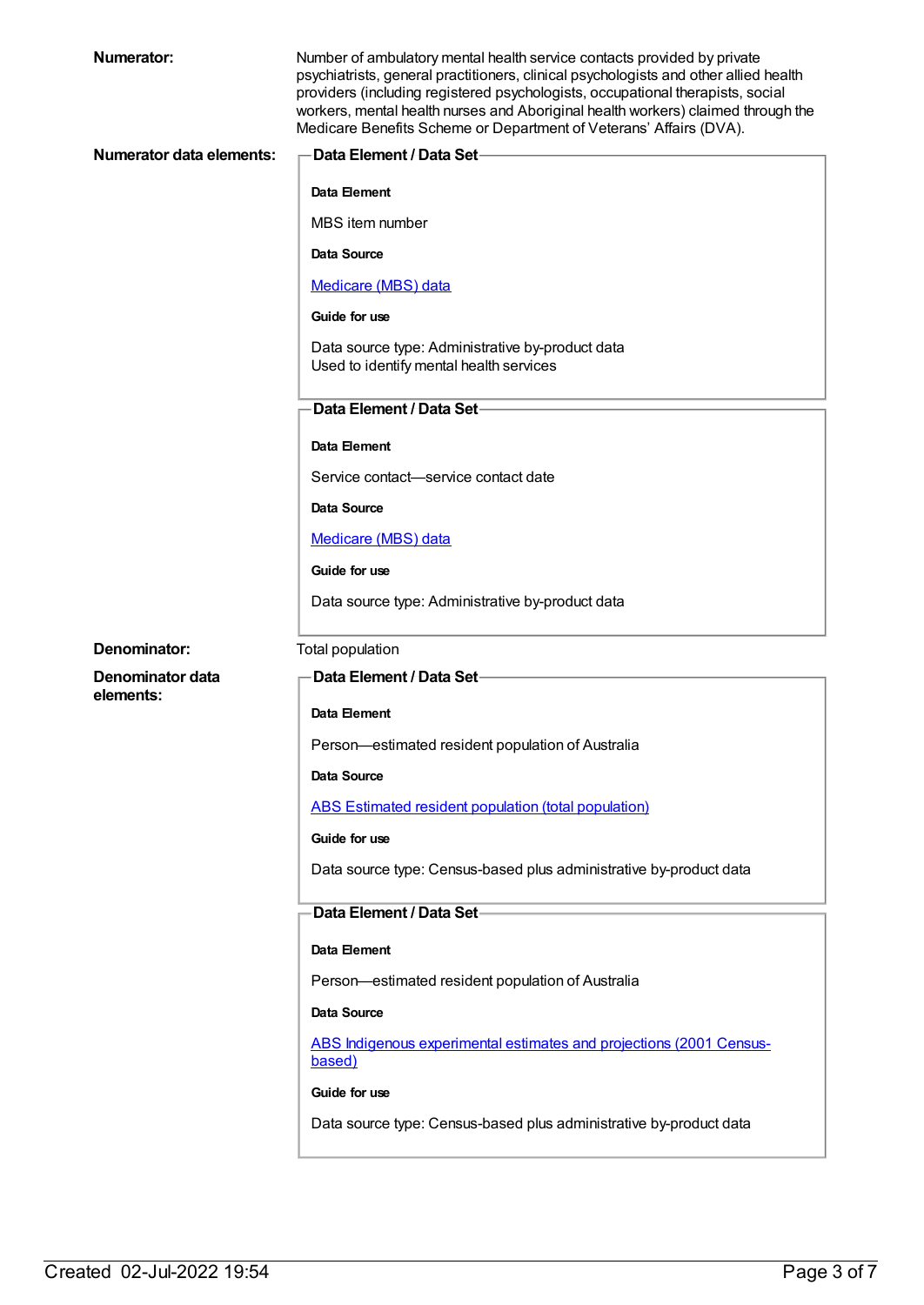**Disaggregation:** 2008–09 and 2009–10 (updated to include DVA data), and 2010–11—Nationally, by SEIFA Index of Relative Socioeconomic Disadvantage (IRSD) deciles.

> 2008-09 and 2009–10 (updated to include DVA data), and 2010–11—State and territory, by:

- service streams (Psychiatrist, Clinical Psychologist, General Practitioner and Other Allied Health).
- sex.
- sex by age (10 year groups) (age specific rates).
- Indigenous status (Medicare Benefits Scheme data only).
- remoteness (Australian Standard Geographical Classification Remoteness Structure).
- SEIFA IRSD quintiles.

Some disaggregations may result in numbers too small for publication.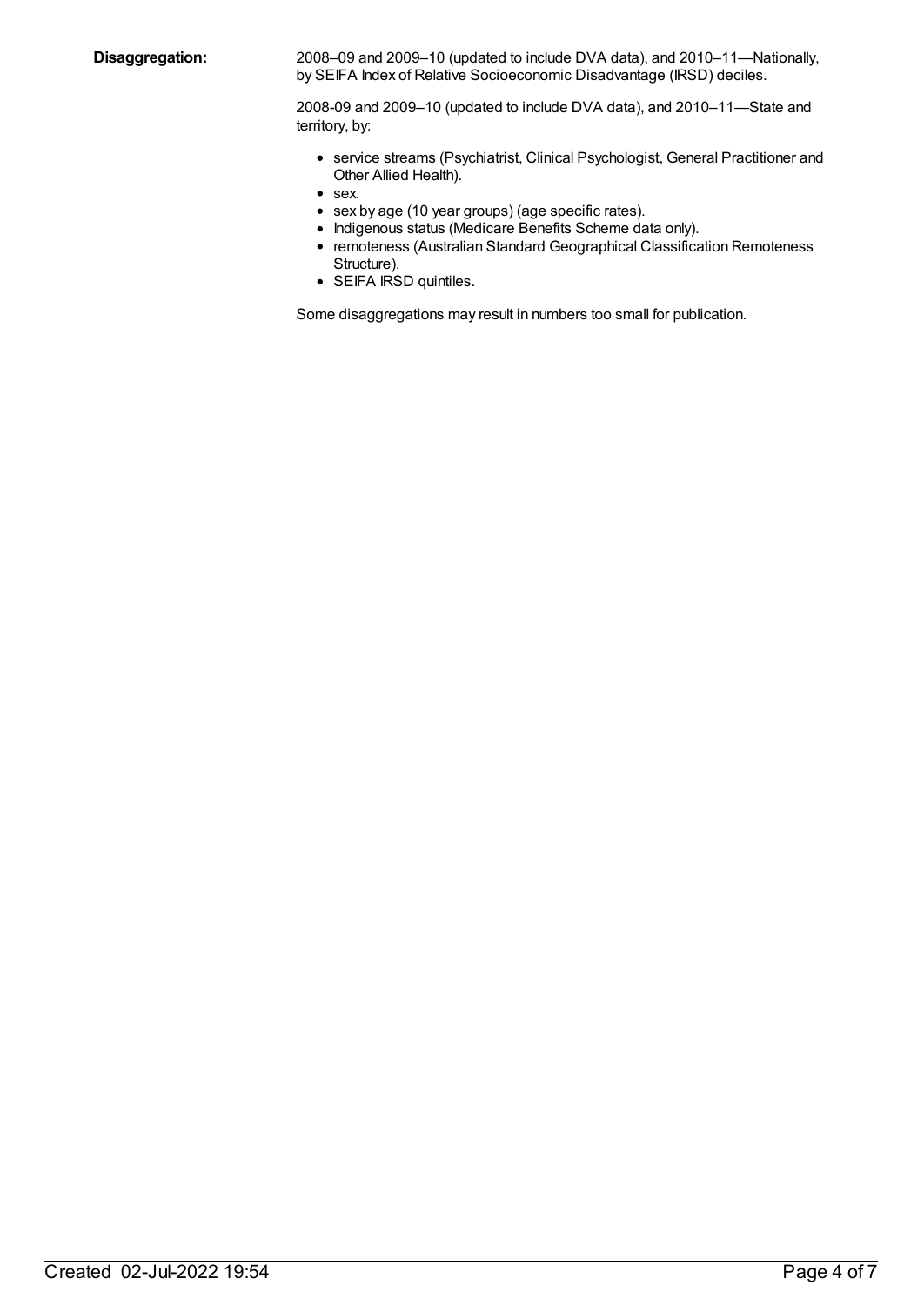#### **Disaggregation data elements:**

#### **Data Element / Data Set**

### **Data Element**

Person—area of usual residence

#### **Data Source**

[Medicare](https://meteor.aihw.gov.au/content/394305) (MBS) data

**Guide for use**

Data source type: Administrative by-product data Used for disaggregation by state/territory, remoteness and SEIFA IRSD.

### **Data Element / Data Set**

#### **Data Element**

Person—date of birth

**Data Source**

### [Medicare](https://meteor.aihw.gov.au/content/394305) (MBS) data

**Guide for use**

Data source type: Administrative by-product data

#### **Data Element / Data Set**

**Data Element**

Person—sex

**Data Source**

[Medicare](https://meteor.aihw.gov.au/content/394305) (MBS) data

**Guide for use**

Data source type: Administrative by-product data

### **Data Element / Data Set**

#### **Data Element**

Service streams

**Data Source**

#### [Medicare](https://meteor.aihw.gov.au/content/394305) (MBS) data

#### **Guide for use**

Data source type: Administrative by-product data

Service streams are Psychiatrist, Clinical Psychologist, General Practitioner and Other Allied Health

**Comments:** Most recent data available for 2012 CRC report: 2010–11

Major service streams are private psychiatrists, GPs, clinical psychologists and other allied health providers (including registered psychologists, occupational therapists, social workers, mental health nurses and Aboriginal health workers).

MBS and DVA item numbers change over time. Extracted data may include historical item numbers that are no longer current but have been processed by Medicare Australia within the reference period.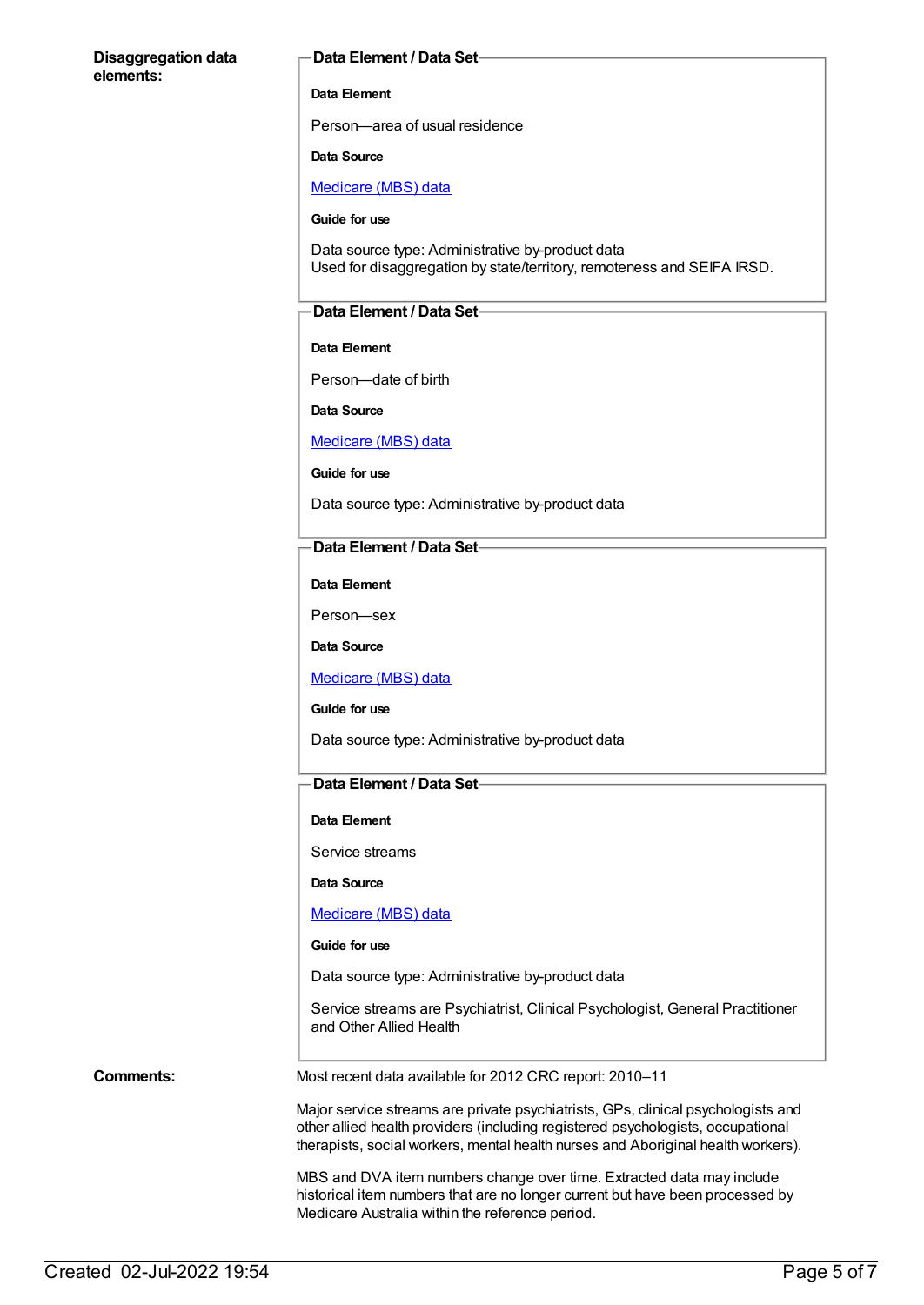# **Representational attributes**

| <b>Representation class:</b> | Rate     |
|------------------------------|----------|
| Data type:                   | Real     |
| Unit of measure:             | Person   |
| Format:                      | NN[NN].N |
|                              |          |

### **Indicator conceptual framework**

| Framework and | <b>Accessibility</b> |
|---------------|----------------------|
| dimensions:   |                      |

### **Data source attributes**

| Data sources:                                          | <b>Data Source</b>                                                         |
|--------------------------------------------------------|----------------------------------------------------------------------------|
|                                                        | <b>ABS Estimated resident population (total population)</b>                |
|                                                        | Frequency                                                                  |
|                                                        | Quarterly                                                                  |
|                                                        | <b>Quality statement</b>                                                   |
|                                                        | ABS Estimated resident population (total population), QS                   |
|                                                        | Data custodian                                                             |
|                                                        | <b>Australian Bureau of Statistics</b>                                     |
|                                                        | <b>Data Source</b>                                                         |
|                                                        | Medicare (MBS) data                                                        |
|                                                        | Frequency                                                                  |
|                                                        | Annually                                                                   |
|                                                        | Data custodian                                                             |
|                                                        | Department of Health                                                       |
|                                                        | <b>Data Source</b>                                                         |
|                                                        | ABS Indigenous experimental estimates and projections (2001 Census-based)  |
|                                                        | Frequency                                                                  |
|                                                        | Periodic                                                                   |
|                                                        | <b>Quality statement</b>                                                   |
|                                                        | ABS Indigenous experimental estimates and projections, QS                  |
|                                                        | Data custodian                                                             |
|                                                        | <b>Australian Bureau of Statistics</b>                                     |
| <b>Accountability attributes</b>                       |                                                                            |
| <b>Reporting requirements:</b>                         | National Healthcare Agreement                                              |
| <b>Organisation responsible</b><br>for providing data: | Department of Health and Ageing/Australian Institute of Health and Welfare |
| Further data development / Specification: Interim      |                                                                            |

Created 02-Jul-2022 19:54 Page 6 of 7

**collection required:**